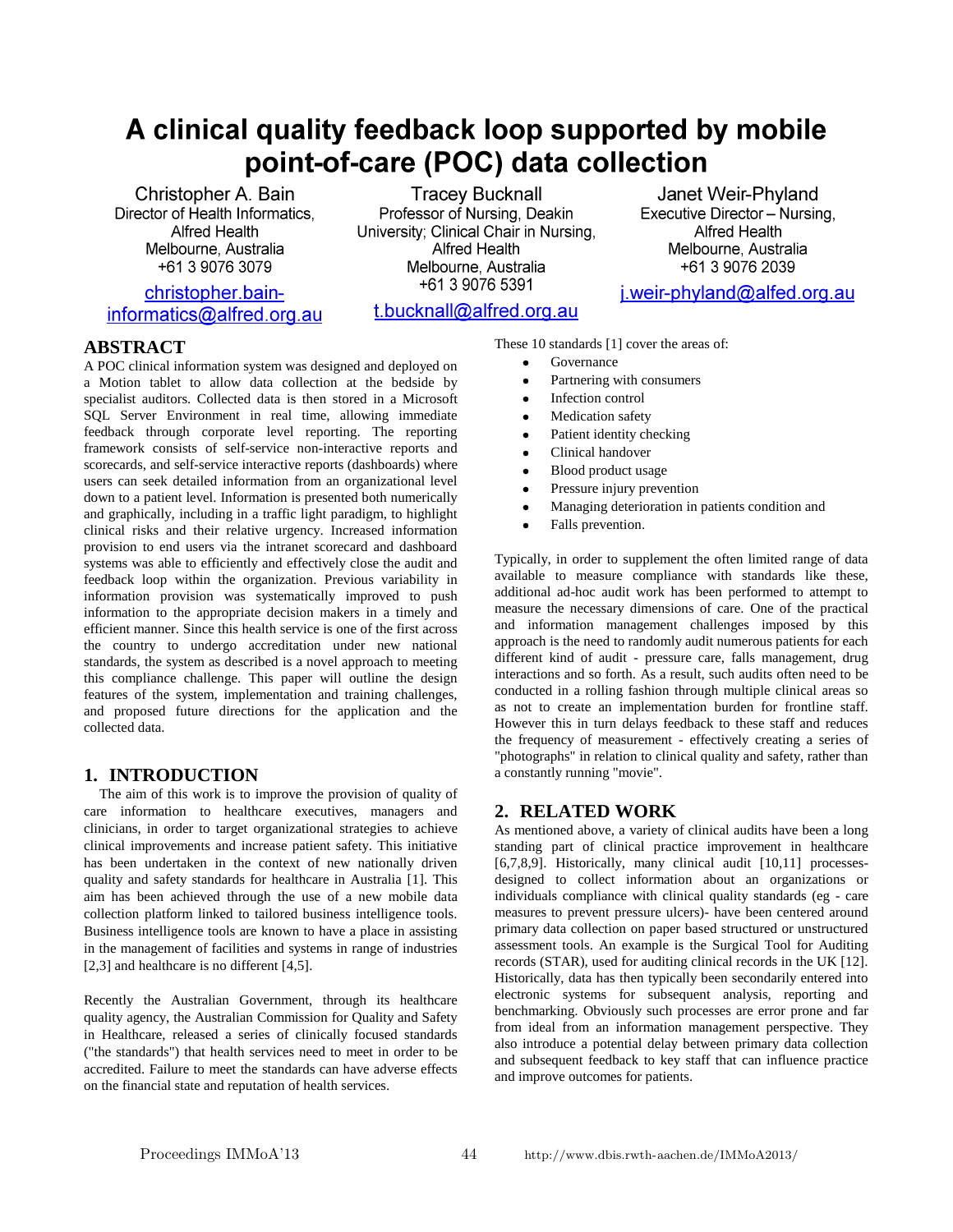There has certainly been much work done around the world on how to better support the measurement of clinical care - be that the measurement of the outcomes of care or the processes of care. Examples include the work of Wong and Giallonardo [13], Roodpeyma et al [14] and that of Nseir et al [15]. In addition there has been work done on describing systems for, or approaches to, storing healthcare data for subsequent analysis and reuse [16]. This could be at a hospital level [17], or at a broader community level [18].

In addition, as previously mentioned, there had been work done in the business intelligence space in healthcare [19,20] with further work acknowledging the value added by investments in such systems. Examples are the paper by Rufer [21] on the value added by such systems in the context of radiology services, as well as the work by Moore et al [22]. Karami et al [23] have also published in the area of business intelligence in support of radiology services

In the space of standards for healthcare, there has been a lot of work published. Ryan et al [24] examined the role of standards in credentialing specialist documentation practitioners in healthcare, whilst Drew and Funk [25] published around practice standards for electrocardiograph (ECG) monitoring in hospital settings. There are also numerous publications around treatment standards of different kinds – for example the work by Davies et al [26] providing guidelines for treatment of patients with spleen related problems.

Finally, the other relevant context here is the use of mobile devices in healthcare. An extensive literature review published in 2013 showed that there are a wide number of contexts in which mobile devices and mobile apps are being used in healthcare [27]. In their investigation of many thousands of apps, the authors discovered the usage of commercial apps in a range of disease conditions including: (in descending order of number of apps) diabetes, depression, migraine, asthma, low vision, hearing loss, OA (osteoarthritis), and anemia. This is despite some of the concerns over the security and privacy implications of mobile devices in the healthcare context [28].

In this work, the worlds of healthcare standards and care measurement, mobile device usage and business intelligence in healthcare are considered together through the lens of a specific case study In this case study, the nursing division of a large tertiary - quaternary Australian health service conceived of a modular, electronic audit tool to allow data collection at the bedside. Data collection at the bedside using a range of devices is a topic of interest amongst nursing staff given the nature of their work [29]. In this case, the senior nursing staff had a vision of a system that would dramatically improve the efficiency and validity of the audit process, as well as of resultant intelligence about care that could improve outcomes for patients in a range of dimensions. Technical staff at the health service shared the vision and played a key role in bringing the system to life. The commencement of the standards program acted as a further catalyst for the work. In this paper we will describe this work, and also elements of the storage and reporting systems that allow the collected data to be used to improve clinical and managerial practice.

## **3. APPROACH**

A POC clinical information system was designed and deployed on a Motion tablet (Figure 1) to allow data collection at the bedside by specialist auditors. Collected data was then warehoused in a Microsoft SQL Server Environment in real time, allowing immediate feedback through corporate level reporting. The reporting framework consists of self-service non-interactive reports and scorecards (Microsoft Reporting Services), and selfservice interactive reports (Qlikview) where users can seek detailed information from an organizational level down to a patient level. Information is presented both numerically and graphically, including in a traffic light paradigm, to highlight clinical risks and areas for action.



Figure 1 – A Motion Tablet Device

The application was developed using an iterative prototyping approach with a phased implementation, commencing with a pilot amongst the core nursing staff involved in the development process. The modules contained within the application are as follows:

- Module 1 Patient Demographics and Identity Checking
- Module 2 Bed Area
- Module 3 Infection Prevention
- Module 4 Medication Safety
- Module 5 Patient Identification
- Module 6 Clinical Handover
- Module 7 Blood & Blood Products
- Module 8 Pressure Injury Prevention
- Module 9 Deteriorating Patients
- Module 10 Falls Prevention
- Module 11 Nutrition

As can be seen from this list, there is an alignment, but not an absolute correlation, between the modules and the list of government standards. This is in part because the desired scope of the POC application was broader than just those topics mandated by the standards.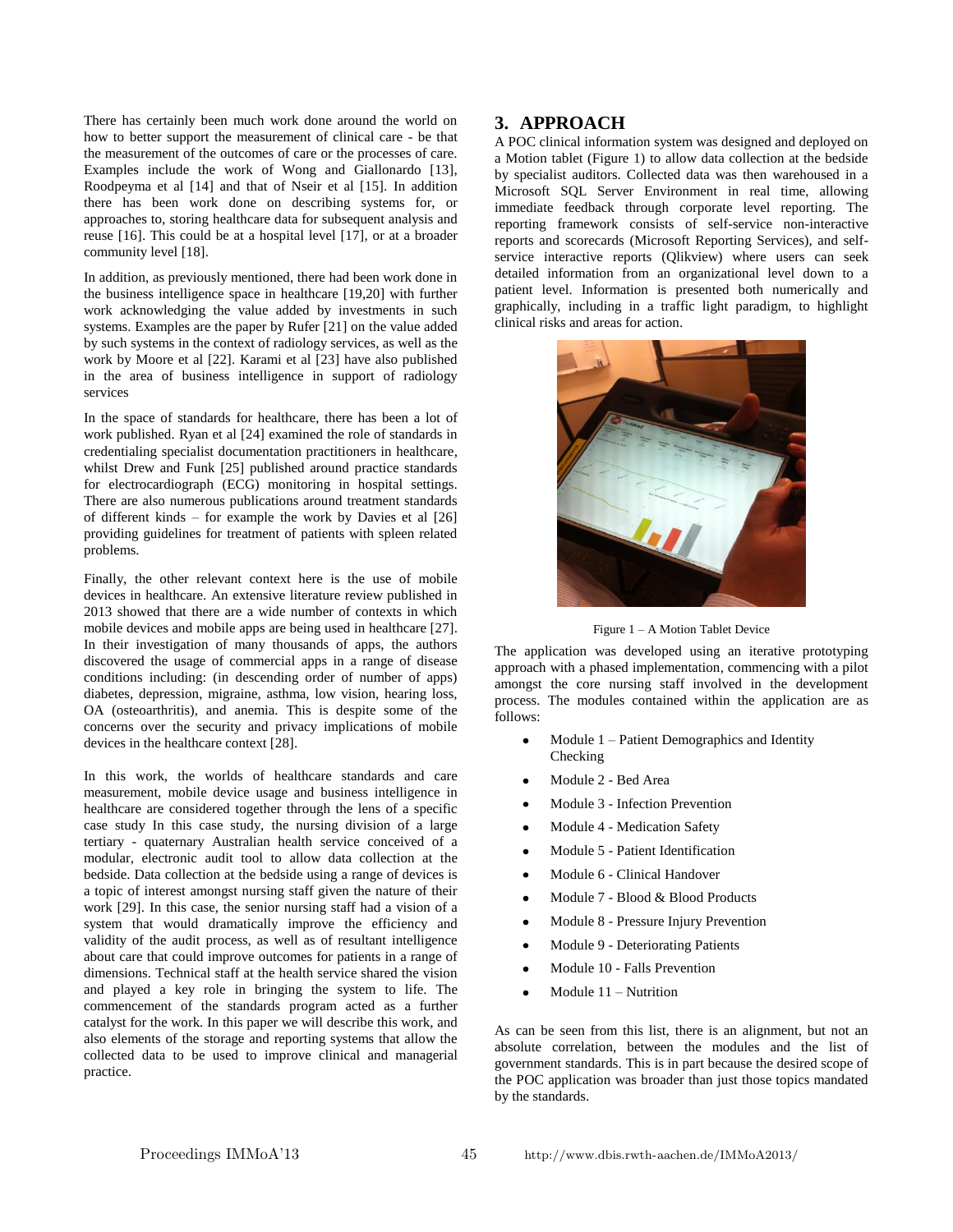The context in which the POC application was developed was characterized by several constraints. Foremost of these was a limited time frame- approximately 6 months from the need being raised to an outcome being expected. In addition, there was little if any, additional funding available to support the work. However, the importance of establishing an electronic tool to support clinical audit data collection and reporting for the purposes of demonstrating compliance with new national healthcare standards cannot be overstated

#### **3.1 System Features**

The POC system (Figure 2) is a Microsoft Excel-VBA application and hence can be run on any platform capable of running Excel with macros enabled. One of the drivers for the use of this platform was the fact that the available programming resource had already demonstrated proof of concept in this space with another, smaller audit application, and the responsible managers were impressed with the results. In addition, it could be seen that development on this platform would enable completion of the project under the immense time pressures surrounding the project, and within existing resource allocation. At project initiation it was always accepted that the application may need to be ported to a more stable long term platform when time allowed.

| <b>Falls Prevention</b>                                                    |                                                                                                      |                                                                                                                                                                                                                |  |  |
|----------------------------------------------------------------------------|------------------------------------------------------------------------------------------------------|----------------------------------------------------------------------------------------------------------------------------------------------------------------------------------------------------------------|--|--|
| 010.1                                                                      | 010.2                                                                                                | 018.3                                                                                                                                                                                                          |  |  |
| Was a Falls Risk Assessment documented vehicult hrs.<br>Gaussiahn by       | Was a Falls Prevention Plan documented within 24 hrs.<br>Genissimily, In                             | Are mandatory Falls Prevention Strategies for All<br>Patients documented?                                                                                                                                      |  |  |
| G Yes, within 8 hrs.                                                       | G Yes, within 24 hrs.                                                                                | G Yes - all mandatory strategies                                                                                                                                                                               |  |  |
| C Documented, no timeframe                                                 | C Documented, no timeframe                                                                           | C Yes - some mandatory strategies                                                                                                                                                                              |  |  |
| C No Risk Assessment documented                                            | C No Prevention Plan documented                                                                      | C. Mi documented<br>010.6<br>Is the last documented Falls Risk Assessment accurate.<br>(consistent with auditor's assessment - LIH/SHI?<br><b>G</b> Yes<br>$C$ No.<br>C No previous Risk Assessment documented |  |  |
| Q10.4                                                                      | Q10.5                                                                                                |                                                                                                                                                                                                                |  |  |
| Are mandatory Falls Prevention Strategies for All<br>Patients implemented? | Has patient's falls risk been re-assessed as per Falls<br>Prevention Guideline?                      |                                                                                                                                                                                                                |  |  |
| G Yes - all mandatory strategies                                           | G Yas                                                                                                |                                                                                                                                                                                                                |  |  |
| C Yes - some mandatory strategies                                          | $\cap$ No:                                                                                           |                                                                                                                                                                                                                |  |  |
| C. Ni inclemented                                                          |                                                                                                      |                                                                                                                                                                                                                |  |  |
| Q10.7                                                                      | 010.7.1                                                                                              | 010.7.2                                                                                                                                                                                                        |  |  |
| What was the patient's last documented falls risk.<br>status (pre-audit)?  | Are the mandatory Falls Prevention Strategies for all<br>High & Super High Risk Patients documented? | Are the mandatory Falls Prevention Strategies for all<br>High & Super High Risk Patients inclemented?                                                                                                          |  |  |
| $C$ Low                                                                    | G. Yes - all expected strategies                                                                     | C Yes - all expected strategies                                                                                                                                                                                |  |  |
| $G$ Hoh                                                                    | C Yes - some expected strategies                                                                     | (* Yes - some expected strategies)                                                                                                                                                                             |  |  |
| C Super High                                                               | C. Mi documented                                                                                     | C Ni implemented                                                                                                                                                                                               |  |  |

Figure 2 – The POC application – Module 10- Falls Prevention

One of the reasons for this is the limitation of the approach to security implicit in this product. Security is not achieved at an application level, but rather at a folder access level. So the Motion devices are only accessible to the small range of trained and approved users (the auditors) and the application file is in a folder that can only be accessed by those trained users. Whilst far from ideal, this was felt to be adequate for the intended use of the application in the short to medium term, particularly given that the application does not allow viewing of, or writing to, the official medical record of the patient.

## **3.2 Graphical User Interface (GUI)**

From a graphical user interface (GUI) perspective, the POC application was specifically designed to be deployed on a Motion tablet, but can be run on a PC, laptop, computer on wheels (COW) or other devices, thru minor GUI adaptations that do not affect the core flow and function of the application.

Staff undertaking clinical audits may be time poor, and at times overawed by the amount of data to be collected in the audit process. With these issues in mind, the GUI has several specific design features to enhance the usability of the application. These design features include a modular design - at this stage users can select a "full audit" - all 10 modules; or a single audit module from a pick list. Another relevant GUI design feature in this regard is the progressive exposure of questions to users as they proceed down the relevant logic chain. So, for example, within a given module, if the larger number of questions a user may have to answer is 20, they will not be presented with these all at once. Each question will only be displayed on the screen as the last one is answered. This reduces the cognitive load on the user and allows them to focus on accurately answering the question at hand, rather than mentally skipping ahead to answer the next question or the one after that.

As is the case with most good surveys, a consistent feature across all POC modules is a highly structured question format with codification of answers, and with minimal need for, or opportunity to enter, free text answers. Data entry is supported by stylus with a rapid system response time.

#### **3.3 Information Management Issues**

Patient identity validation is undertaken automatically by the application, by checking the entered patient identification number against the organizational data warehouse. The patient's gender and date of birth are then retrieved so the user can ensure they are auditing the correct patient. As well as ensuring that the collected data will be linkable with other data about the patient, this reduces the risk of incorrect patient details being collected as can be the case with traditional primary data collection on paper.

Very significantly, the POC application was designed from the outset to be connected to what is known as the organizational "information grid". This grid- analogous to the electricity grid, where data is equivalent to electricity- is designed to allow the reliable and predictable flow of data and information to users irrespective of how or where it is generated. The aforementioned data warehouse is one of the key components that has been constructed inside "the grid".

The services available to the business from "the grid" include data extraction and distribution, non-interactive (static) reporting through Microsoft Reporting Services, and interactive (dynamic) reporting through Qlikview. It is these latter 2 services that the POC application leverages off to provide feedback to stakeholders regarding collected data.

## **3.4 Mobile Deployment Issues**

There is a growing awareness of the utility of mobile devices and applications deployed on them across all of healthcare [30]. There are already a range of clinical areas in which mobile device usage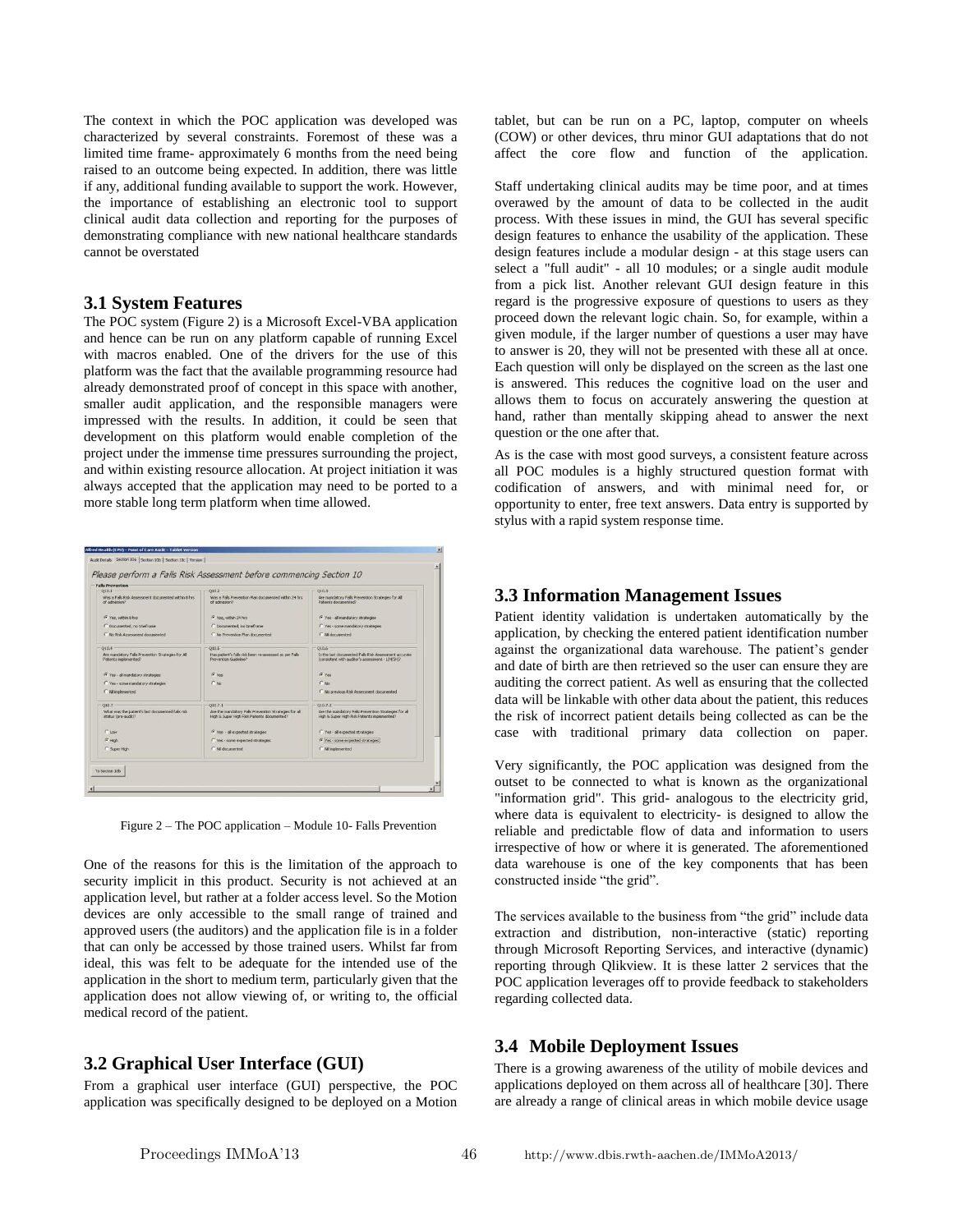has established a stronghold such as in Nutrition [31], Radiology [32] and Emergency care [33].

It is also important to note however, that there are a number of potential issues in relation to deploying and using healthcare applications on mobile devices, be they smart phones, handheld tablets or larger and heavier tablets like the Motion tablet. These include the need for a medical grade tablet device choice at the bedside versus more popular choices such as the iPad. In a bedside setting it is critical that end user devices are physically robust but that they can also withstand trauma and are able to be wiped down to prevent the spread of infection. Some pieces of computing equipment are certainly known to harbor infectious organisms [34]. The Motion tablet was the device of choice in our facilities based on criteria such as these. In addition, this device was also suitable as a platform on which to deploy other core applications including the Cerner Millennium clinical system which the health service uses.

## **4. RESULTS**

The POC system has had a strong history of use since its release in April 2013.

#### **4.1 Usage Statistics**

Since the commencement of the POC audit program, in excess of 635 unique patients have been randomly audited in a 4 month period across 3 campuses of an academic health service. This number will grow substantially over time. This has been across 21, 12 and 4 wards respectively at the 3 main campuses of the health service-these being the main acute campus, the aged and sub-acute care campus, and the community based hospital campus.

## **4.2 Reporting**

The interactive report (Figure 3) to which the data contributes has had 675 views in 4 months – equating to about 42 views per week.



Figure 3 – NSQHS Interactive report (or Dashboard) – DevelopmentVersion (Qlikview)

The longest standing non–interactive report (Figure 4) to which the data contributes has had 1382 views in 4 months – equating to about 80 views per week. Below is an example of the noninteractive report showing the summary traffic lights across the entire organization for all measures captured in the POC application.

| Start Date                        | <b>B</b> P NULL                        | <b>Frid Date</b>      |                         | <b>III</b> R NAL     |                                                                                   |
|-----------------------------------|----------------------------------------|-----------------------|-------------------------|----------------------|-----------------------------------------------------------------------------------|
| 14                                | $\overline{\mathbf{z}}$<br><b>hoos</b> |                       | Find   Next             | Select a format      | B Export<br>确<br>$\sigma$                                                         |
| AlfredHealth                      | <b>POC Audit Scorecard</b>             |                       |                         |                      |                                                                                   |
|                                   | <b>Alfred Hospital</b>                 | Caulfield<br>Hospital | Sandringham<br>Hospital | <b>Alfred Health</b> | * 0 may indicate zero responses or nil data<br>Period: 01 Mar 2013 to 18 Jun 2013 |
| Access to call bell               | 75.4% <sup>.</sup>                     | 77.5%                 | 95.6% <b>@</b>          | 77.0%                | 90-100%                                                                           |
| Emergency equipment present       | 86.4%                                  | 87.3% ®               | 100.0%                  | 88.1%                | 80-89%                                                                            |
| Patient involvement in plan.      | 40.4% <b>@</b>                         | 32.0% <b>O</b>        | 60.9% <b>O</b>          | 40.7%                | < 80%                                                                             |
| Patient information book provided | 20.1%                                  | 55.6%                 | 11.5%                   | 26.7%                |                                                                                   |
| Access devices immobilised        | 94.4%                                  | 100.0%                | 91.1%                   | 94.6%                |                                                                                   |
| Correct labelling of infusions    | 14.0%                                  | 28.6%                 | 6.7% ●                  | 14.0%                |                                                                                   |
| No Signs of site infection        | 95.3%                                  | 100.0% <b>O</b>       | 100.0%                  | 96.1%                |                                                                                   |
| Correct IDC care                  | 89.3%                                  | 100.0%                | <b>50.0% ®</b>          | 88,2%                |                                                                                   |
| Correct labelling of allergies    | 79.5% <b>@</b>                         | 83.5% @               | 80.0% ®                 | 80.6%                |                                                                                   |
| Correct ID band                   | 71.1%                                  | 78.0% <b>@</b>        | 93.9%                   | 75.5% <b>@</b>       |                                                                                   |
| Clinical risk handed over         | 33.7% ●                                | 40.0% <b>@</b>        | 37.9%                   | 15.8% <sup>6</sup>   |                                                                                   |
| Blood compatability tag complete  | $0.0\%$                                | $0.0\%$               | 0.011                   | $0.0\%$              |                                                                                   |
| Intial PIP assessment             | 44.0%                                  | 80.0%                 | 69.0%                   | 56,2%                |                                                                                   |
| PIP plan within 24hrs             | 27.7%                                  | 32.9%                 | 51.7%                   | 31.7%                |                                                                                   |
| PIP strategies implemented        | 7.9%                                   | 18.2% <sup>®</sup>    | G.ON .                  | 11.7%                |                                                                                   |
| <b>Fyralation to NIC</b>          | $40.75 - 4$                            | $50.0\%$              | 50.0% <sup>6</sup>      | 40.2%                |                                                                                   |
| Initial fails risk assessment     | 47.0%                                  | 75.7%                 | 75.9% <b>@</b>          | 57.7% <sup>®</sup>   |                                                                                   |
| Falls plan in 24hrs               | 11.8%                                  | SR.GN.                | <b>69.0% @</b>          | 42.6% <b>B</b>       |                                                                                   |
| Falls strategies implemented      | 21.7%                                  | 25.9%                 | 81.8%                   | 28.3%                |                                                                                   |
| Patient admission weight recorded | 25.3%                                  | <b>BRANCH</b>         | 17.2%                   | 41.1%                |                                                                                   |
| Malnutrition screen completed     | 15.1%                                  | 74.3%                 | 48.3N <sup>®</sup>      | 34,3%                |                                                                                   |

Figure 4 – The POC Scorecard – Development Version (MS Reporting Services report)

Both kinds of reports can be viewed on a variety of devices, as they are intranet based, including on the Motion tablets themselves. In the case of the non- interactive reports, these are updated as soon as the data is submitted from the POC application.

## **4.3 Stakeholder Acceptance**

Stakeholder acceptance of the solution - the POC application, the Motion tablets and the reporting options - has on the whole been excellent. One of the reasons for this, on the management front at least, is that the solution replaces a mixture of manually executed processes, with a large administrative burden, that resulted in incomplete and insufficient detailed data stored in disparate Excel spreadsheets.

Instead, the management staff responsible for running the clinical audit program, and those charged with driving towards improved outcomes off the back of it, now have more complete and robust data that can be fed back to relevant staff in reports almost instantaneously. In addition that data is stored in a centrally supported, robust technical environment and can be kept for as long as needed and re-used, along with other relevant data from "the grid" for a range of research and evaluation activities in addition to its core and immediate purpose.

Some of the direct feedback obtained from stakeholders has been very encouraging. For example one of the nurse managers stated "It is great that we can see the data instantaneously and can use it to inform our practice". The auditors, who were nurse educators, made positive statements such as "(the) ward appreciate receiving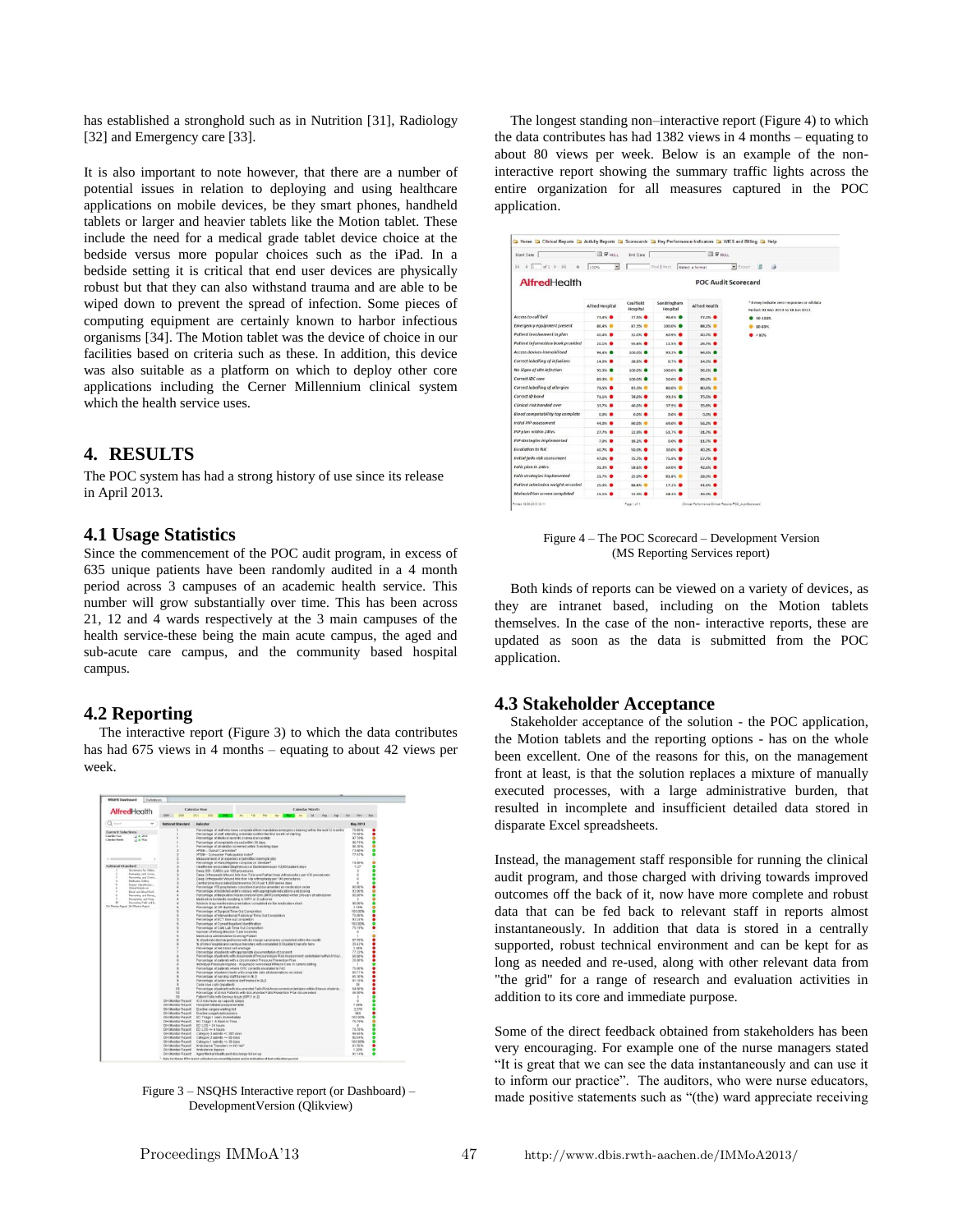the feedback as we complete the audit and can address issues at the time at a local level". Another auditor saw the solution and its use as "A great educational opportunity. We are getting to know what the wards learning needs are by having the ability to look at the data as it is entered".

In relation to the Motion tablets themselves, some comments included that they were "user friendly" and "easy to use". Others felt that it was "great not to have to double handle data!" when compared to the old method of primary data recording on paper then transcribing into an electronic source. Certainly the broader literature has many examples of tablet devices being well received amongst users. For example, work from the US has examined the positive benefits of distracting children with iPads as an alternative to sedation or anesthesia for medical procedures [35] and another study from Singapore [36] describes positive experiences, on the whole, of radiologists viewing images on iPads versus on traditional workstations.

## **5. DISCUSSION**

Increased information provision to end users via the intranet scorecard and dashboard systems was able to efficiently and effectively close the audit and feedback loop within the organization. Previous variability in information provision was systematically improved to push information to the appropriate decision makers in a timely and efficient manner. Since this health service is one of the first across the country to undergo accreditation under the new national standards, the system as described is a novel approach to meeting this compliance challenge.

There were a number of specific lessons learned from the development and implementation activities in this project.

## **5.1 Requirements Elicitation**

One of the key lessons in relation to the project and its relative success was the nature of the requirements elicitation process. Even though the software development approach could be best described as iterative prototyping, the many dozens of questions across all audit modules, and their complex conditional logic, were captured and kept up to date in a semi- formal requirements document. This document became critical in maintaining good communication and clarity between the development team and nursing subject matter experts (SME's).

The other critical aspect of this part of the project was the very direct and regular access that the developer had to the SMEs both on terms of explanations about requirements and feedback on released development versions of the software.

These 2 things combined to ensure a stable, well tested application at release that needed little post release work.

#### **5.2 Software Bugs**

Despite the measures outlined above, released software can still have bugs, even when developed with an abundance of resources applied to the process. The key software issue discovered in the case of the POC application was the identity checking function. In short the function appeared to work well when checking against test databases and in small scale production use. However when

greater production use began there were cases where known inpatients could not have their details checked and hence could not have their care audited as the application was designed with this check as a "gate keeping" step.

An investigation identified the problem which was remedied by having the check look at more than one underlying database for auditable patients. Once this was done the bug was resolved. Ironically this was not due to a fault with the application itself but with an inherited architectural decision in the underlying databases.

#### **5.3 Wireless Coverage**

Another unforeseen issue was that of wireless coverage in ward areas. This was a problem especially in the main campus of the health service. In short, multiple staff using the application in multiple locations highlighted the fact that wireless coverage was somewhat patchy. Users soon found ways around this, but the problem expedited an investigation by the IT department of wireless coverage across the main building.

# **6. FUTURE WORK**

#### **6.1 The POC Application**

Some of the issues for consideration in relation to the future of the POC application and its use include porting the application to a more robust software platform, and potentially expanding the range of devices on which the application is deployed (eg - Windows based phones or smaller, handheld tablets), and increasing the range of usage of the collected data. It is also highly likely that the business will drive changes in the core application - for instance an 11th module relating to audit of timely patient access to care is already under development.

The health service has an IT architecture team and that team has begun investigating a more robust software platform on which the same data collection functionality could be delivered. It is highly likely, that in line with the standard approach to patient centric data collection used in the institution, the Cerner Millennium Clinical system, will serve as that platform. A key challenge will be the extent to which the Cerner platform can support some of the GUI features of the current POC application, For example, the progressive "unhiding" of questions as users navigate through the application. There is no question however, that deployment on this platform would allow great levels of security around the use of the application and, critically, direct integration with the remainder of an individual"s clinical record.

#### **6.2 Mobile Device Usage**

There are also opportunities off the back of this work to further examine the use of mobile devices across our institution, and how that usage compares to best practice from around the world. This is of interest from both a heath and IT research perspective, and an operational perspective. Such opportunities are also important in shaping future "bring your own device" (BYOD) strategies for the organization, particularly given the part time (senior staff) and or transient (junior staff) nature of much of its medical workforce.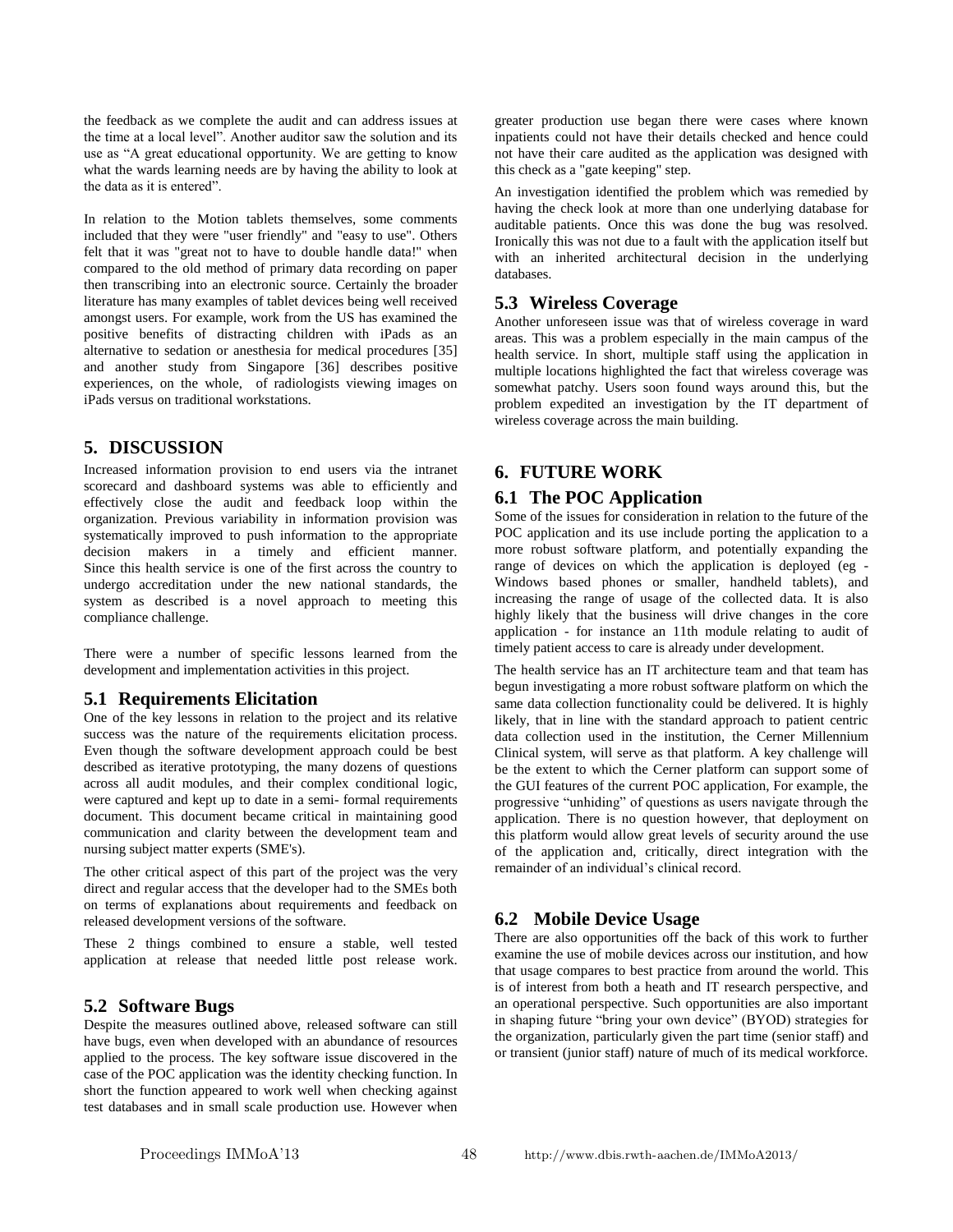#### **6.3 Information Management and Usage**

What will be critical, in terms of assessing the long term impact of the POC application, is to see the effect of the tool and the feedback loop to clinicians and managers, in terms of reducing bad practice and maximizing good practice. So for example in performing falls risk assessments, or in reducing harder end points like hospital acquired pressure ulcers. An example of such an evaluation is the previous quoted work by Tuffaha et al [12]. Let us consider a specific example of how the collected data has been, and will continue to be used to improve patient care. In Figure 5 below, the percentage of audited patients having had a falls risk assessment upon admission is tracked from pre-POC implementation (February) thorough to the time of writing (July). In that time that percentage has risen from 42% to 76%.



Figure 5 – Percentage rate of Initial Falls Risk Assessment completion

Now lets us consider Figure 6 below. In this graph we can see that the percentage rate of audited patients having had a falls plan documented within 24 hours of admission has risen from 42% to 63% over the same time period. These trends may partially be explained by an increasing sample base over time, but also will to some extent reflect efforts, based on the early results of the audit, to raise the rate of both of these key markers of good nursing care. It is critical to note that such trend data, which can also be examined by sub-group (ward, campus) was previously not readily available, and certainly not in a timely fashion with automated reporting. Hence clinicians, managers and executives have been "flying blind" to some extent in relation to how well their clinical workforce has been performing in regards to these 2 key pieces of documentation. Given the known problems relating to falls in hospitals all over the world [37,38,39,40], this is a nontrivial issue.



Figure 6 – Percentage rate of completion of Falls Plan within 24 hrs of admission

There are also great opportunities to leverage off, and cross reference the data collected by the POC application with, data in "the grid". The best example, although there are several, is in the area of pressure ulcers and pressure ulcer prevention. Specifically, data about the completeness of implementation of strategies regarding pressure ulcer prevention, and data about the incidence of pressure ulcers – collected from the POC application; will be able to be compared with data from International Classification of Disease (ICD) codes of admitted patients, and data on adverse events in patients (including pressure ulcers), each from their own separate sources. Such comparisons will not only enable a complete picture of pressure care at the hospital to be built, but also will have the effect of driving up overall data quality in this area of measurement right across our health service.

Furthermore, use of grid data will enable interesting correlations between, for example, shift by shift staffing, or hospital occupancy; and the impact on the processes and outcomes of care as they relate to individuals on various hospital wards. Work like this would be of a particularly novel nature.

#### **7. CONCLUSIONS**

This paper outlines how a novel POC software application deployed on a mobile device has been able to successfully supplant much paper based auditing practice resulting in strong uptake and positive feedback from users and other key stakeholders. The coupling of this application – albeit that it is likely to be a temporary deployment vehicle - with a robust corporate approach to information management, has paved the way for greater amounts of data collection, and greater data quality in this space, and in turn improved outcomes for patients. Another essential benefit has been an increase in the ability of the health service to demonstrate its compliance with new national healthcare standards.

## **8. ACKNOWLEDGEMENT**

The 3 main authors would like to acknowledge the efforts of our other key contributors – Suzanne Metcalf and Pam Ingram from Nursing Management, and Lucy Nie from the Health Informatics department, for their key roles in bringing the system to life.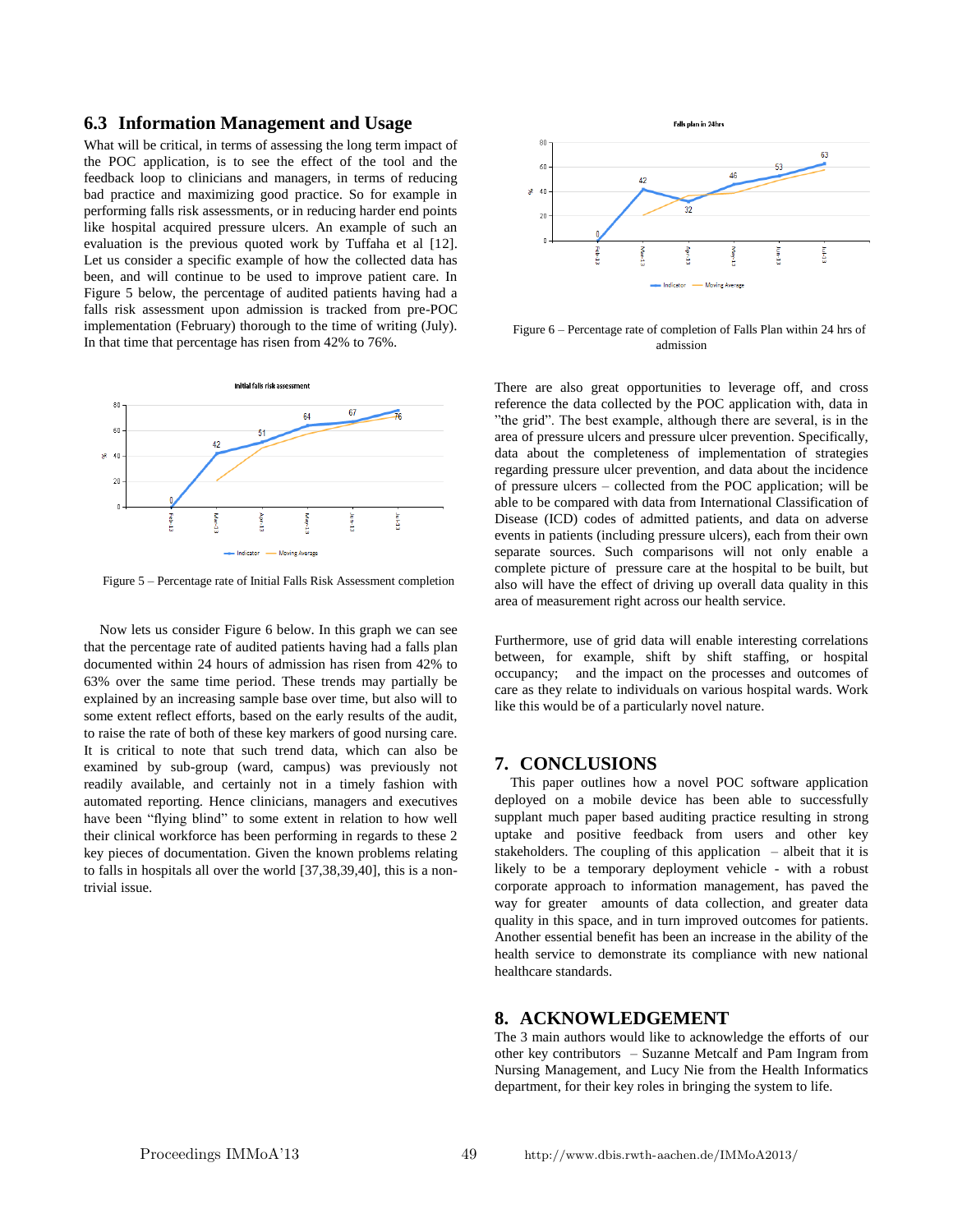In addition, all the authors would like to acknowledge the work of Dr. Roger Hawkins – Manager, Analytics in the Clinical Performance Unit of the health service for his original work on the POC software application. Finally, we would like to acknowledge Mr Zaf Alam and Mr Hien Le from the Health Informatics and IT departments respectively for their work in establishing the reporting around the POC data.

## **9. REFERENCES**

[1] "NSQHS Website". http://www.safetyandquality.gov.au/ourwork/accreditation/ Accessed 18/6/2013.

[2] F. Mohammadi and N. Hajiheydari. "How Business Intelligence Capabilties Contributed Managerial Decision Making Styles". *International Journal of e-Education, e-Business, e-Management and e-Learning.* 2012 Vol 2, No 1; February pp 28- 33.

[3] J.K. Ho. "Strategic Innovation through Business Intelligence: Linking Competitive Forces to Profitabilty" *International Journal of e-Education, e-Business, e-Management and e-Learning.*  2012 Vol 2, No 4; August pp 280-285.

[4] I. Cattinelli, E. Bolzoni, M. Chermisi, F. Bellocchio, C. Barbieri, F. Mari, C. Amato, M. Menzer and E. Gatti. "Computational Intelligence for the Balanced Scorecard; Studying performance trends of Haemodialysis Clinics" *Artif Intell Med.* 2013 Jun 11. pii: S0933-3657(13)

[5] J. Van De Graaff and A.Cameron."Quest for Business Intelligence in Healthcare". *Healthc Financ Manage.* 2013 Feb;67(2):44-6, 48.

[6] R.A. Ralph and M. Delaney. "Dual purpose cataract audit: improvement of care, improvement of documentation." *QRB Qual Rev Bull.* 1979 May;5(5):29-31.

[7] J.D. Vail. "Retrospective anesthesia nursing audit-process or outcome criteria?" *Mil Med*. 1979 Aug;144(8):537-9.

[8] D.K. Dhariwal and A.J. Gibbons. "The CRABEL Score – Setting standards in Maxillofacial Medical Note Keeping". *Br J Oral Maxillofac Surg.* 2004 Jun;42(3):200-2.

[9] M. Chopra, S. Stirling, D. Wilkinson, C. Connolly and D.McCoy. "Paediatric admissions to a rural South African hospital: Value of hospital data in helping to define intervention priorities and allocate district resources". *S Afr Med J.* 1998;88(6 Suppl):785-8.

[10] S. Gilam and A.N. Siriwardena. "Frameworks for Improvement: Clinical Audit, the Plan-Do-Study-Act Cycle and Significant Event Audit". *Qual Prim Care*. 2013 May;21(2):123- 30.

[11] J. Barlow and G. Krassas. "Improving management of Type 2 Diabetes-Findings of the Type2 Care Clinical Audit". *Aust Fam Physician.* 2013 Jan-Feb;42(1-2):57-60.

[12] H. Tuffaha, T. Amer, P. Jayia, C. Bicknell, N. Rajaretnam and P. Ziprin."The STAR score: a method for auditing clinical records". *Ann R Coll Surg Engl.* 2012 May;94(4):235-9.

[13] C. Wong and L. Giallonardo. "Authentic leadership and nurse-assessed adverse patient outcomes".*J Nurs Manag*. 2013 Jul;21(5):740-52. doi: 10.1111/jonm.12075.

[14] S. Roodpeyma, M. Hekmat, M. Dordkhar, S. Rafieyian and A. Hashemi. "A prospective observational study of paediatric cardiac surgery outcomes in a postoperative intensive care unit in Iran". *J Pak Med Assoc*. 2013 Jan;63(1):55-9.

[15] W. Nseir, S. Haj, B. Beshara, J. Mograbi and O. Cohen. "Seeking out high risk population: the prevalence characteristics and outcome of diabetic patients of arab ethnicity hospitalized in internal medical and acute coronary units in Israel". *Int J Endocrinol.* 2013;2013:371608. doi: 10.1155/2013/371608. Epub 2013 Jun 18.

[16] P. Embi, S. Kaufman and P. Payne. "Enabling Knowledge-Driven Health Care". *Circulation.* 2009; 120: 2393-2399

[17] A. Post, T. Kurc, S. Cholleti, J. Gao, X. Lin, W. Bornstein, D. Cantrell, D. Levine, S. Hohmann and J. Saltz. "The Analytic Information Warehouse (AIW): a platform for analytics using electronic health record data". *J Biomed Inform*. 2013 Jun;46(3):410-24. doi: 10.1016/j.jbi.2013.01.005. Epub 2013 Feb 9.

[18] D. Berndt, A. Hevner and J.Studnicki, "The Catch data warehouse: support for community health care decision-making". *Decision Support Systems*, Volume 35, Issue 3, June 2003, Pages 367-384, ISSN 0167-9236.

[19] P. Bartsch, T. Lux, A. Wagner and R. Gabriel. "Business" Intelligence and Information Systems in Hospitals - Distribution and Usage of BI and HIS in German Hospitals". *Stud Health Technol Inform*. 2013;190:191-3.

[20] J. Van De Graaff and A. Cameron. "Ouest for business intelligence in health care". *Healthc Financ Manage*. 2013 Feb;67(2):44-6, 48.

[21] D. Rufer. "Advancing RIS features while addressing MU. New business intelligence tools enable improved care and profitability". *Health Manag Technol*. 2013 May;34(5):20. No abstract available.

[22] K. Moore, K. Eyestone and D. Coddington. "How business intelligence can improve value". *Healthc Financ Manage*. 2012 Oct;66(10):112-4.

[23] M. Karami, R. Safdari and A. Rahimi. "Effective radiology dashboards: key research findings". *Radiol Manage.* 2013 Mar-Apr;35(2):42-5.

[24] J. Ryan, K. Patena, W. Judd and M. Niederpruem. "Validating competence: a new credential for clinical documentation improvement practitioners". *Perspect Health Inf Manag.* 2013 Apr 1;10:1g. Print 2013.

[25] B. Drew and M. Funk." Practice standards for ECG monitoring in hospital settings: executive summary and guide for implementation*". Crit Care Nurs Clin North Am.* 2006 Jun;18(2):157-68, ix.

[26] J. Davies, R. Barnes, D. Milligan and British Committee for Standards in Haematology. Working Party of the Haematology/Oncology Task Force. "Update of guidelines for the